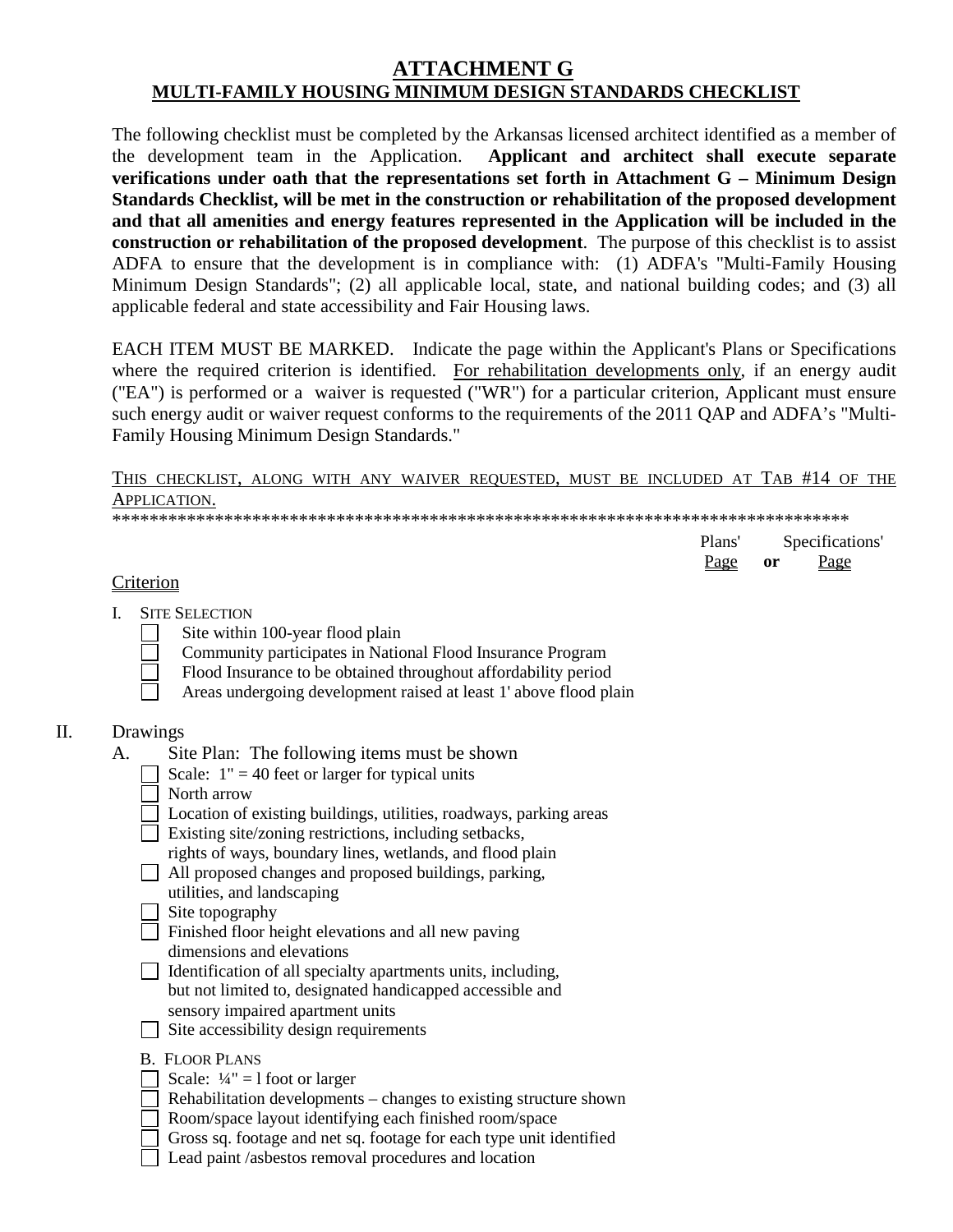| Plans' | Specifications' |      |
|--------|-----------------|------|
| Page   | or              | Page |

#### C. ELEVATIONS AND SECTIONS FOR NEW CONSTRUCTION

Scale:  $\frac{1}{8}$ " = 1 foot or larger

 $\Box$  Building elevations for all sides of each building

 $\Box$  Identifies all materials to be used on building exteriors and foundations

#### III. OUTLINE SPECIFICATIONS

Provides brief description of each specification as required

#### IV. BUILDING DESIGN

A. GENERAL BUILDING STANDARDS

| 1. Community Laundry |  |
|----------------------|--|
|                      |  |

 $\Box$  1 washer and 1 dryer for every 10 units in the development

- 1 washer and 1 dryer per 15 units-washer and dryer connections
- 1 washer and 1 dryer in development washer and dryer furnished
	- 2. Senior or Assisted Living

All units located at grade level or on elevator accessible floor

3. Access road, parking spaces, curbing, and sidewalks

Continuous asphalt or concrete paved access road

*Family* – 7 spaces for every 4 units, inclusive of handicap spaces

 $\Box$  *Senior* – 5 spaces for every 4 units, inclusive of handicap spaces

All parking areas must be asphalt or concrete

All paved areas are concrete curbed

All driveways on single-family detached homes must be concrete

Sidewalk access to all parking spaces must be provided

 $\Box$  All sidewalks and walkways must be concrete and ≥ 5 feet wide

 Applicable handicap spaces per ADA Accessibility Guidelines (Section 4.1.2)

4. Single Family Detached Units

At least 3 bedrooms with 2 bathrooms and attached single car garage

Washer and dryer connections in the living area

#### B. MINIMUM BUILDING STANDARDS

1. Minimum Unit Net Area Requirements

 $\Box$  Not applicable because development is:  $\Box$  Existing rental units or  $\Box$  Assisted Living

|                                                                      | Number of        | Minimum Unit   | Minimum Bedroom |  |  |
|----------------------------------------------------------------------|------------------|----------------|-----------------|--|--|
| Unit Type                                                            | <b>Bathrooms</b> | Net Area*      | Net Area        |  |  |
|                                                                      |                  |                |                 |  |  |
| 1 bedroom                                                            |                  | 750 sq. ft.    | $120$ sq. ft.   |  |  |
| 2 bedroom                                                            | 1.5              | 950 sq. ft.    | 120 sq. ft.     |  |  |
| 3 bedroom                                                            | 2                | $1150$ sq. ft. | $120$ sq. ft.   |  |  |
| 4 bedroom                                                            | 2                | $1300$ sq. ft. | $120$ sq. ft.   |  |  |
| *Unit areas do not include outside storage, covered porches, patios, |                  |                |                 |  |  |
| balconies, etc.                                                      |                  |                |                 |  |  |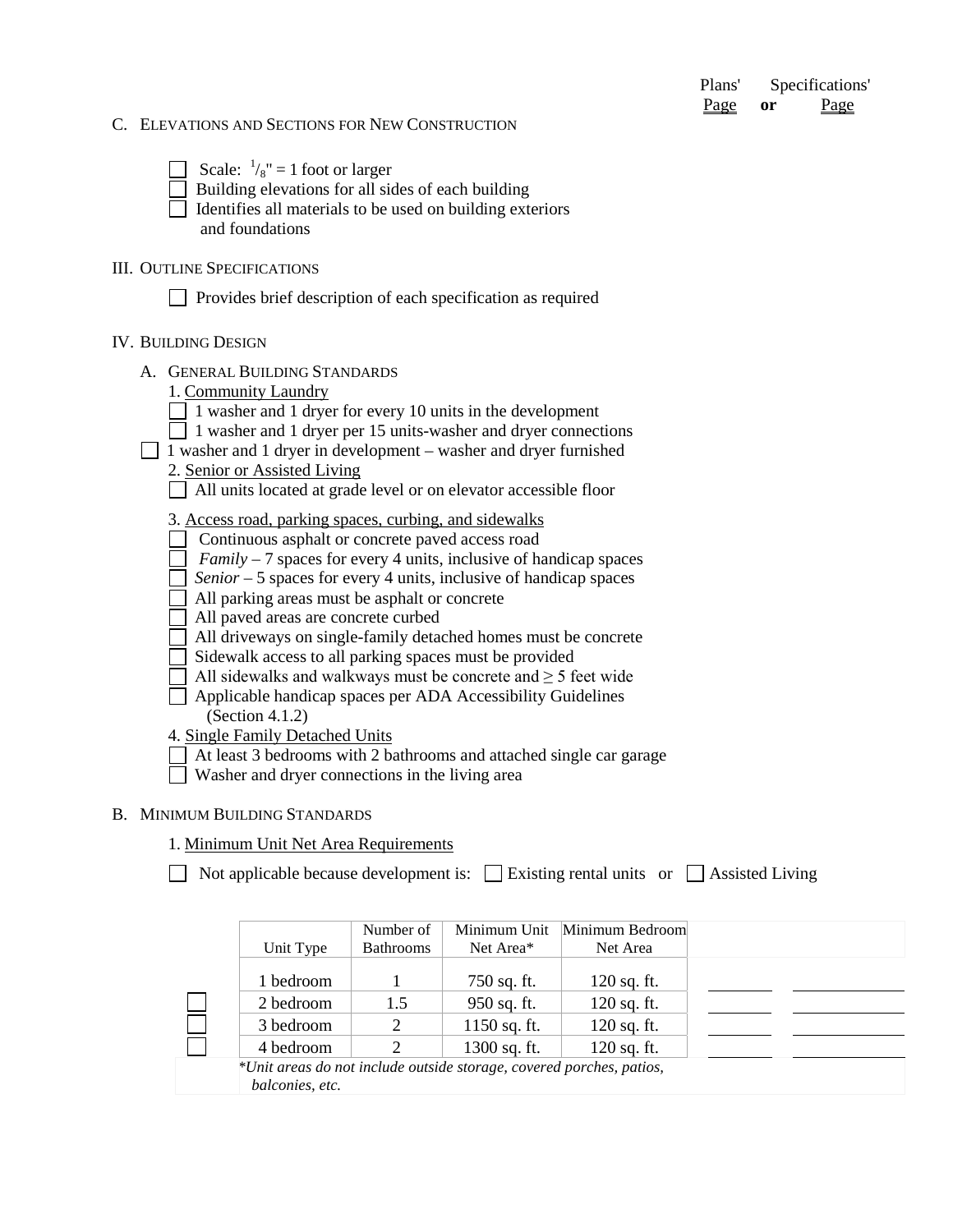Plans' Specifications' Page **or** Page

#### 2. Exterior Building Standards

- a. Exterior covering new construction
	- **□** Brick
		- $\Box$  Vinyl siding
			- $\Box$  .042" minimum thickness
			- $\Box$  50 year transferable warranty
		- Cementitious siding
		- 8" brick or decorative block apron
- b. Vinyl or aluminum prefinished fascia and vented soffit
- c. Entry doors
	- Metal-clad wood or hollow metal construction
	- $\Box$  Peephole(s)
	- Dead bolt locks with interior "thumb latch"
	- 34" minimum clear opening width
	- $\Box$  Sliding glass doors are prohibited

### d. Roofing materials

- $\Box$  Anti-fungal
- $\Box$  Seal tab shingles
- □ 15 lb. or greater felt paper
- Metal roof with a minimum 30-year warranty

## e. Gutters and downspouts

- $\Box$  5" gutter
- $\Box$  2"x3" downspouts
- Concrete splash blocks or piped to appropriate drain
- f. Roof gable vents made of aluminum or vinyl
- g. Attics must be vented
- h. Primary entries

 $\Box$  Breezeway or minimum roof covering of 5' deep by 5' wide Entry pads of 5' by 5' with minimum slope of  $\frac{1}{4}$ " per foot

- i. Breezeways functioning as fire exits constructed of concrete
- j.  $\Box$  Exterior shutters required on all 100% vinyl siding building(s)
- k.  $\Box$  Exterior stairway, porch and patio components made of non-combustible materials
- 1.  $\Box$  Exterior lighting exists at all entry doors
- m. Landscaping
	- All disturbed areas are sodded
	- Six one-gallon shrubs per unit and
		- one 1½ " tree for every 2 units
	- A development sign with Fair Housing logo
	- At least one enclosed dumpster
- n. Concrete curbing
	- Concrete curbing along all paved areas, including parking areas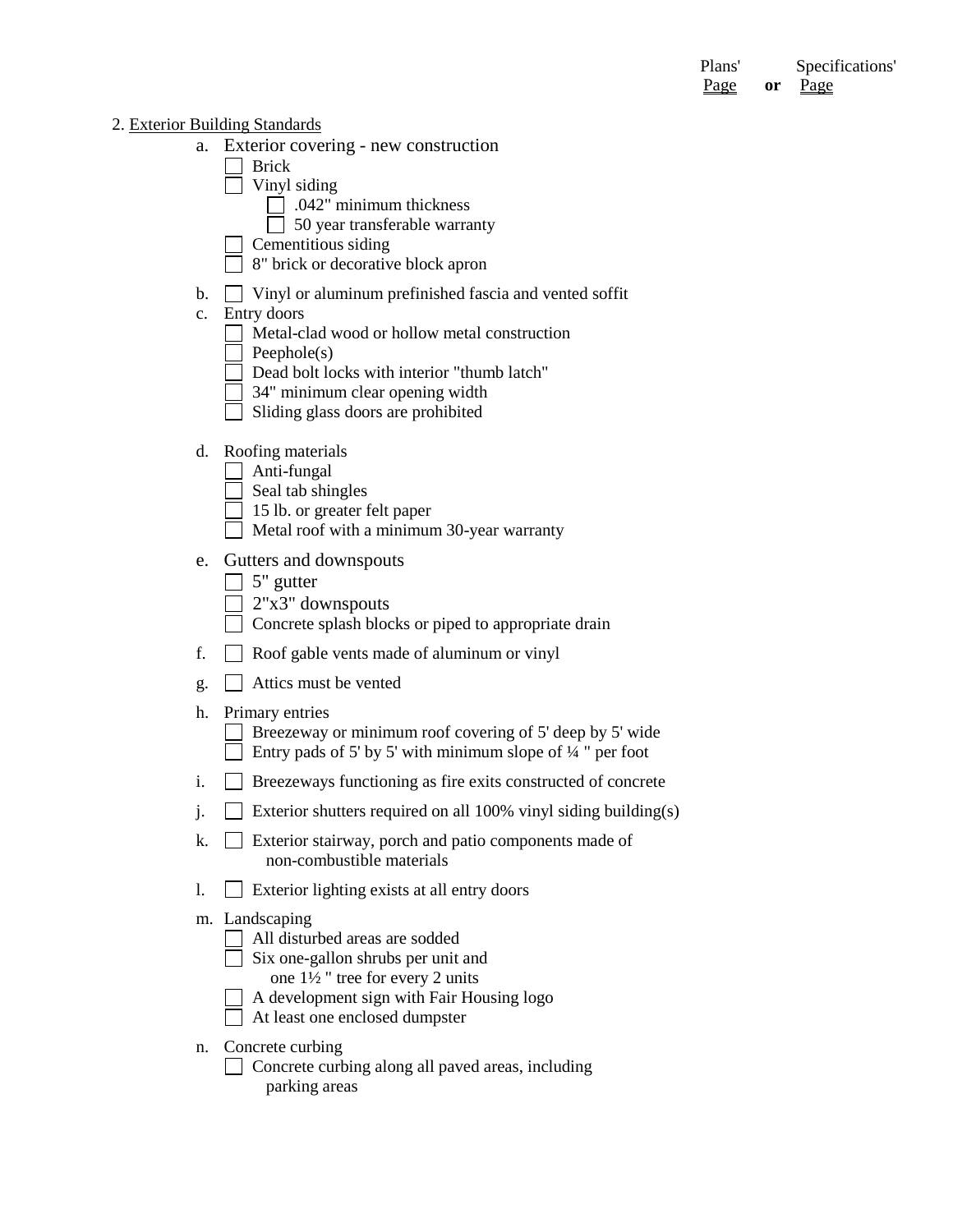Plans' Specifications' Page **or** Page

- o. Sidewalk Access  $\Box$  Provided to all parking spaces
- p. Parking, Sidewalks and Driveways
	- $\Box$  Parking is asphalt or concrete
	- Sidewalks or walkways concrete and at least five feet wide
	- All driveways on single family homes are concrete
	- All above ground concrete shall be minimum 350 PSI with 6 x 6 welded wire reinforcement

#### 3. Interior Building and Space Standards

- a. Kitchen Spaces
	- $\Box$  Each unit equipped with readily accessible dry chemical fire extinguisher
	- New cabinets have dual sidetrack drawers
	- A 1'6" x 1'6" deep with 5 shelve minimum pantry closet
		- All units shall include a kitchen area which includes at a Minimum, a sink, stove and refrigerator
- b. Bathroom Spaces
	- $\Box$  Tub/shower units are 30" width by 60" length minimum
	- *Senior and Assisted Living* equipped with anti-scald valves
	- Water closets centered 18" from sidewalls/vanities
- c.  $\Box$  Hallways have minimum of 36" width
- d.  $\Box$  Interior doors intended for passage have minimum clear opening with of 34"
- e. Overhead lighting is in each room
- f. Hard-wired, battery backed smoke detector per floor of unit
- g.  $\Box$  A carbon monoxide detector in each unit that utilizes gas

#### 4. Plumbing and Mechanical Equipment

- a.  $\Box$  Not located in attic spaces
- $\mathbf{b}$ .  $\Box$  Located in mechanical closets with insulated walls
- c.  $\Box$  Gas WHs located in individual, separate mechanical closet
- d. WHs placed in drain pans that are plumbed to outside
- e. HVAC refrigeration lines are insulated
- 5. Energy Efficient Systems, Insulation and Equipment
	- a.  $\Box$  Ceiling fans installed in each bedroom and living room
	- b.  $\Box$  Shower heads flow rate  $\leq$  2.5 gallon per minute
	- c.  $\Box$  Hot water pipes wrapped with  $\frac{1}{2}$  " insulation
	- d.  $\Box$  Water piping in attic or exterior walls is insulated
	- e. Fluorescent light fixtures in kitchen, bathrooms and utility
	- f. Exterior wall insulation with minimum  $R-16$  rating
	- g.  $\Box$  Roof or attic insulation with minimum R-38 rating
	- h.  $\Box$  Exterior house wrap (e.g. TYVEK) installed
	- i.  $\Box$  Sound proofing with ≥ STC 54 rating in common/party walls and ceilings
	- j.  $□$  Gas or oil heated systems AFUE rating ≥ 90% with a minimum 14.5 SEER rated air conditioning system
	- k. Heat pump systems HSPF rating  $\geq 7.8$  with a minimum 14.5 SEER rated air conditioning system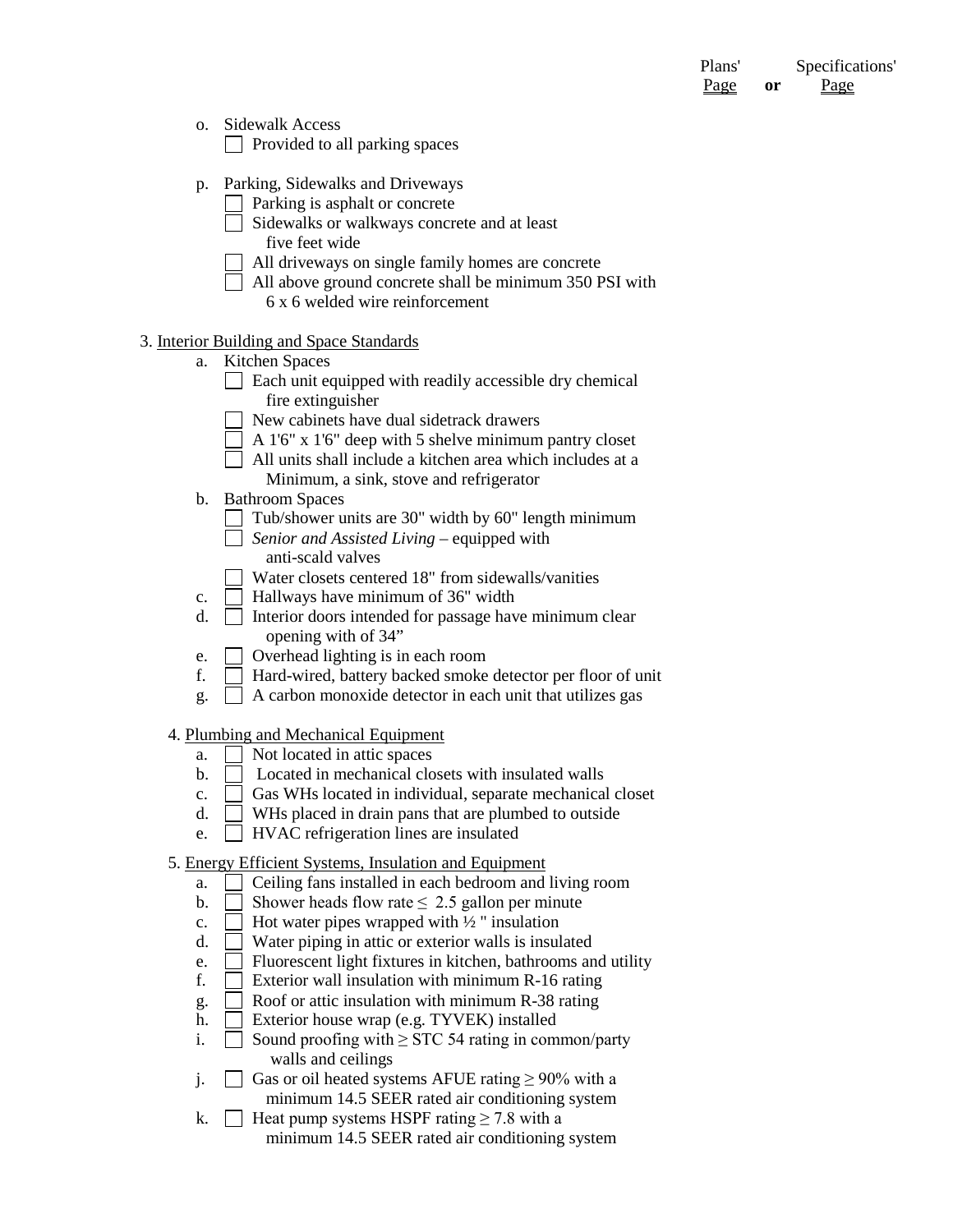Plans' Specifications' Page **or** Page

- l. Windows with:
	- $\Box$  (i) frames and sashes constructed of wood, vinyl-clad wood, or extruded vinyl;
	- $\Box$  (ii) 2 or more panes of argon gas filled insulated glass, at least one pane with Low-Emission (Low-E) coating;
	- (iii) U-Factor of not greater than 0.39; and
	- $\Box$  (iv) solar heat gain coefficient (SHGC) of not greater than 0.37
- 6. Universal Design
	- a.  $\Box$  7% of all residential units comply with the Level 5, "All-Inclusive" usability criteria in "*Arkansas Usability Standards in Housing: Guidance Manual for Constructing Inclusive Functional Dwellings"* (*AUSH*) [\(http://www.studioaid.org.](http://www.studioaid.org/) Under "Design" click on "standards")
	- b. All Level 5, "All-Inclusive" units under *AUSH* has at least one bathroom with an "accessible roll-in" shower facility with minimum dimensions of 60" x 34" or 42" x 42" if a corner shower
	- c.  $\Box$  All ground level residential units and residential units with elevator access comply with Level 1, "Visitable" usability criteria under *AUSH*
	- d. ALL residential units have "closed-fist" operability
		- throughout the unit, *e.g.,*
		- i) single handle door levers vs. doorknobs;
		- $\Box$  (ii) push stick lighting and environmental controls;
		- $\Box$  (iii) cabinet doors can be opened with a closed fist;
		- $\Box$  (iv) single handle faucets in bathroom and kitchen
	- e.  $\Box$  ALL residential units have environmental controls with visual and tactile cues. For lighting, a "rocker" type switch is sufficient. For thermostats, programmable and digital with raised buttons is required.
- 7. Energy Star Qualified
	- a. New construction units and building certified by HERS rater as 1) ENERGY STAR<sup>®</sup> qualified; and 2) meets a HERS index Score of 70 (if located in any county other than Baxter, Benton, Boone, Carroll, Fulton, Izard Madison, Marion, Newton, Searcy, Stone and Washingtonmust meet HERS Index Score of 78)
	- b.  $\Box$  Signed certification from HERS rater
	- c.  $\Box$  Signed certification from Applicant that applicable rating will be met.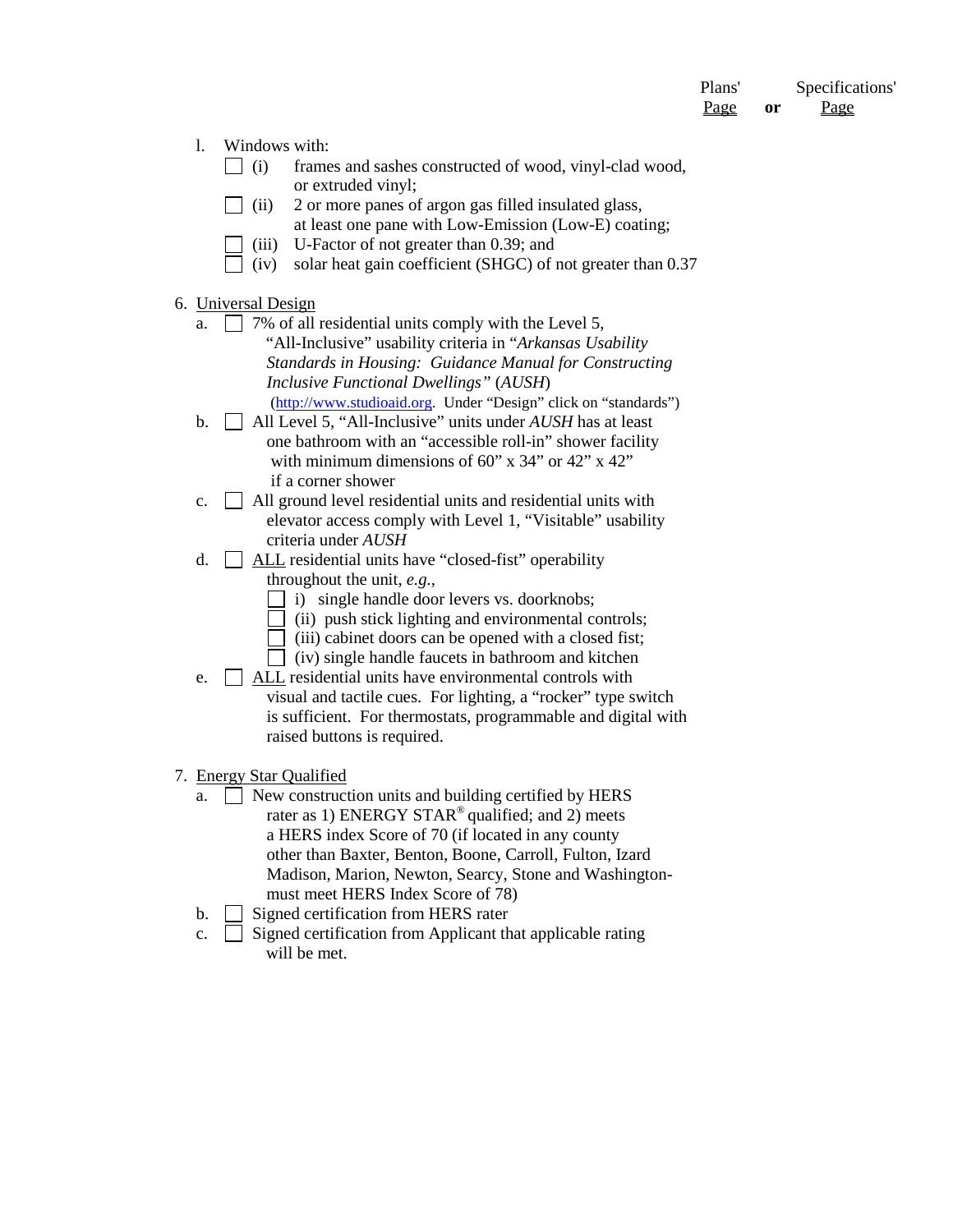List owner provided amenities and advanced energy efficiency features for which Applicant seeks points. (Note: Points available to new construction applicants for advanced energy only based upon exceeding the minimum required HERS rating, i.e., certification that the development built as modeled will achieve a HERS rating of 65. Acquisition/rehabilitation applicants remain eligible for points based upon individual advanced energy efficiency features. A rehabilitation application is eligible to submit a HERS rating and received points for exceeding the established minimum requirements.

| 2.<br>3.<br>4.<br>5.<br>6.<br>7.<br>8.<br>10.<br>11.<br>2.<br>3.<br>4.<br>5.<br>6.<br>7.<br>8.<br>9. | <b>Amenity Description</b>                 | Plans'<br>Page | Specifications'<br>or Page |
|------------------------------------------------------------------------------------------------------|--------------------------------------------|----------------|----------------------------|
|                                                                                                      | $1.$                                       |                |                            |
|                                                                                                      |                                            |                |                            |
|                                                                                                      |                                            |                |                            |
|                                                                                                      |                                            |                |                            |
|                                                                                                      |                                            |                |                            |
|                                                                                                      |                                            |                |                            |
|                                                                                                      |                                            |                |                            |
|                                                                                                      |                                            |                |                            |
|                                                                                                      | 9.                                         |                |                            |
|                                                                                                      |                                            |                |                            |
|                                                                                                      |                                            |                |                            |
|                                                                                                      | <b>Advanced Energy Feature Description</b> |                |                            |
|                                                                                                      | $1.$                                       |                |                            |
|                                                                                                      |                                            |                |                            |
|                                                                                                      |                                            |                |                            |
|                                                                                                      |                                            |                |                            |
|                                                                                                      |                                            |                |                            |
|                                                                                                      |                                            |                |                            |
|                                                                                                      |                                            |                |                            |
|                                                                                                      |                                            |                |                            |
|                                                                                                      |                                            |                |                            |

- 10.
- 11.

Certification of Applicant and Architect on the Following Page.